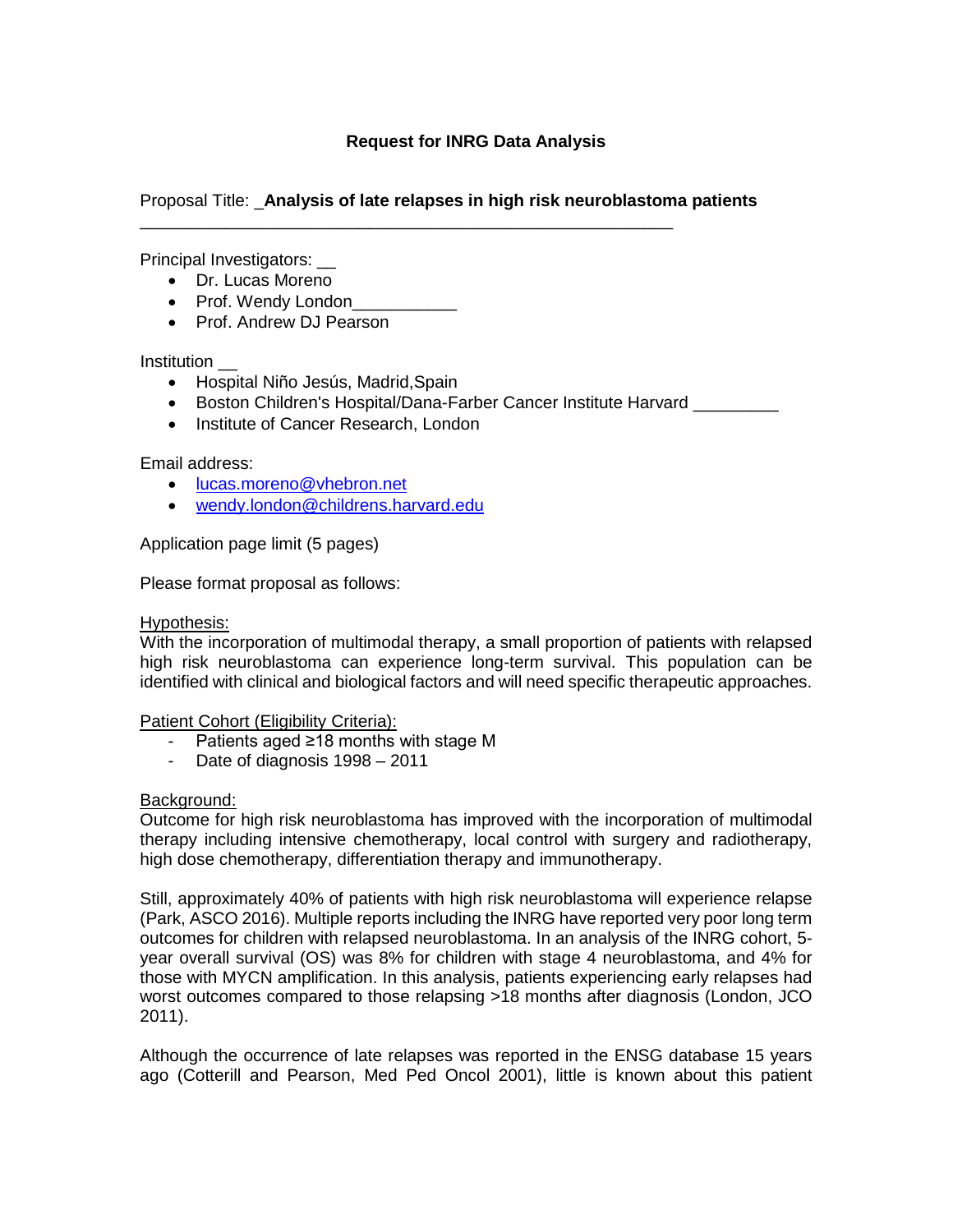population. In this analysis, out of 82 patients aged >1 year with stage 4 disease that had survived for 5 years, 13 experienced relapses beyond 5 years (15.9% of 5-year survivors).

This patient population has a longer event-free period from first to subsequent relapses when compared to patients who relapse early and hence, they receive a wide variety of therapeutic options. However, there is a lack of knowledge about the natural history of this patient population and no international agreement on what the best therapeutic strategy is.

It is therefore necessary to describe the patient population who relapse late; specifically the cut-off that defines a late relapse, the baseline characteristics of patients who relapse late, the outcome of these patients and the factors that influence outcome and whether a population of these patients who relapse late can be salvaged long-term.

# Significance:

This analysis will help to identify the population of high risk patients experiencing late relapse, improving our knowledge about this population, their characteristics and outcome and understanding their clinical course. The data will help clinicians informing families and patients at the time of relapse of expected outcomes and expectations. Eventually, this will help designing treatment strategies for relapsed neuroblastoma encompassing different treatment modalities, e.g. chemotherapy, immunotherapy, MIBG therapy.

# Proposal description:

## Study objectives

- 1. To describe the OS of patients older than 18 months at diagnosis with Stage M high risk neuroblastoma in the INRG database, overall and partitioned on the basis of the timing of first relapse (testing 6-monthly cut-offs from 5-10 years post diagnosis
- 2. To identify a group of patients with late relapses as defined by an optimal cut-off of time to first relapse that maximizes the difference in the risk of death, within Stage M high risk neuroblastoma patients older than 18 months (compared with those having earlier relapses)
- 3. To describe the incidence, characteristics and post-relapse survival of the patient population experiencing late relapses
- 4. To determine whether there is a population of children with late relapses that are long-term survivors
- 5. To identify clinical and biological (including segmental chromosomal aberrations already reported in INRG database) characteristic features *at presentation* that are prognostic of post-relapse survival, within patients with Stage M neuroblastoma >18 months

# Analytic methods:

For inferential testing, the data will be divided at random into a test and validation set. If the inferential results are similar in the test and validation sets, the sets will be combined for greater power in an overall definitive analysis.

- 1. We will generate Kaplan-Meier curves of OS, overall and by partitions of time to first relapse/PD/death at 6-monthly intervals from 5-10 years.
- 2. At each cut-off, we will compare the event free survival (EFS) of those with early versus late/no relapse/progressive disease (PD)/death using a Cox proportional